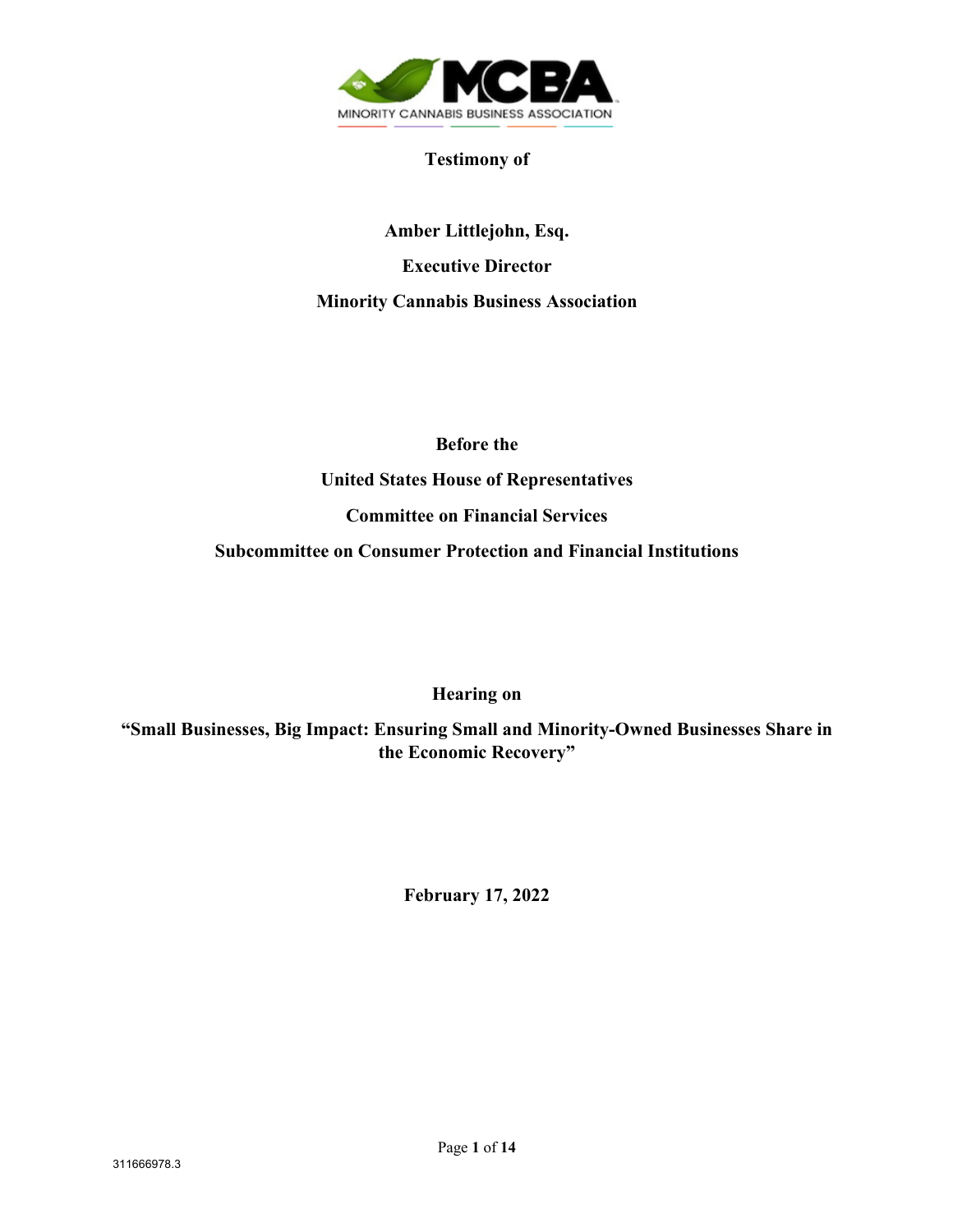

### **Executive Summary**

Chair Perlmutter, Ranking Member Luetkemeyer, and other Members of the Subcommittee:

Thank you for the opportunity to testify at today's hearing. My name is Amber Littlejohn; I am the Executive Director of the Minority Cannabis Business Association (MCBA). The MCBA is the largest national trade association dedicated to serving the needs of minority cannabis businesses and our communities. We represent minority and allied cannabis businesses, aspiring entrepreneurs, and advocates who share our vision of an equitable, just, and responsible cannabis industry.

I am pleased to appear before you on behalf of MCBA to discuss the challenges shared by small businesses as we continue to grapple with the global COVID-19 pandemic and the uncertain economic outlook. For many minority businesses, including minority-owned cannabis businesses, the outlook is dire. As the nascent cannabis industry takes shape, we see a common tale of small businesses struggling to enter and sustain themselves because of extraordinary barriers to entry and limited access to capital. We see a common cycle of minority entrepreneurs seeking to shake the economic consequences of systemic inequities, only to suffer at the hands predatory investors and partners who seek to profit from injustice.

In my testimony, I will touch on four issues about this cycle, how the COVID-19 pandemic has exacerbated it, and some of the potential solutions. Despite the limited scope of this testimony, there are many issues the Subcommittee should continue to explore to ensure small and minorityowned businesses can share in the economic recovery. I offer myself and the MCBA as an ongoing resource on these issues.

First, the COVID-19 pandemic and resulting economic uncertainty have been particularly difficult for small businesses, but especially for minority-owned and operated cannabis businesses, because minority-owned and operated cannabis businesses were shut out from the federal government's pandemic relief programs. Despite many states deeming legal cannabis businesses "essential" during the early stages of the pandemic, all plant-touching and ancillary cannabis businesses were deprived access to federal relief to help small businesses survive the closures and economic downturn, including the Paycheck Protection Program. Even small businesses who could access federal relief were unable to access adequate support. As a result, Black businesses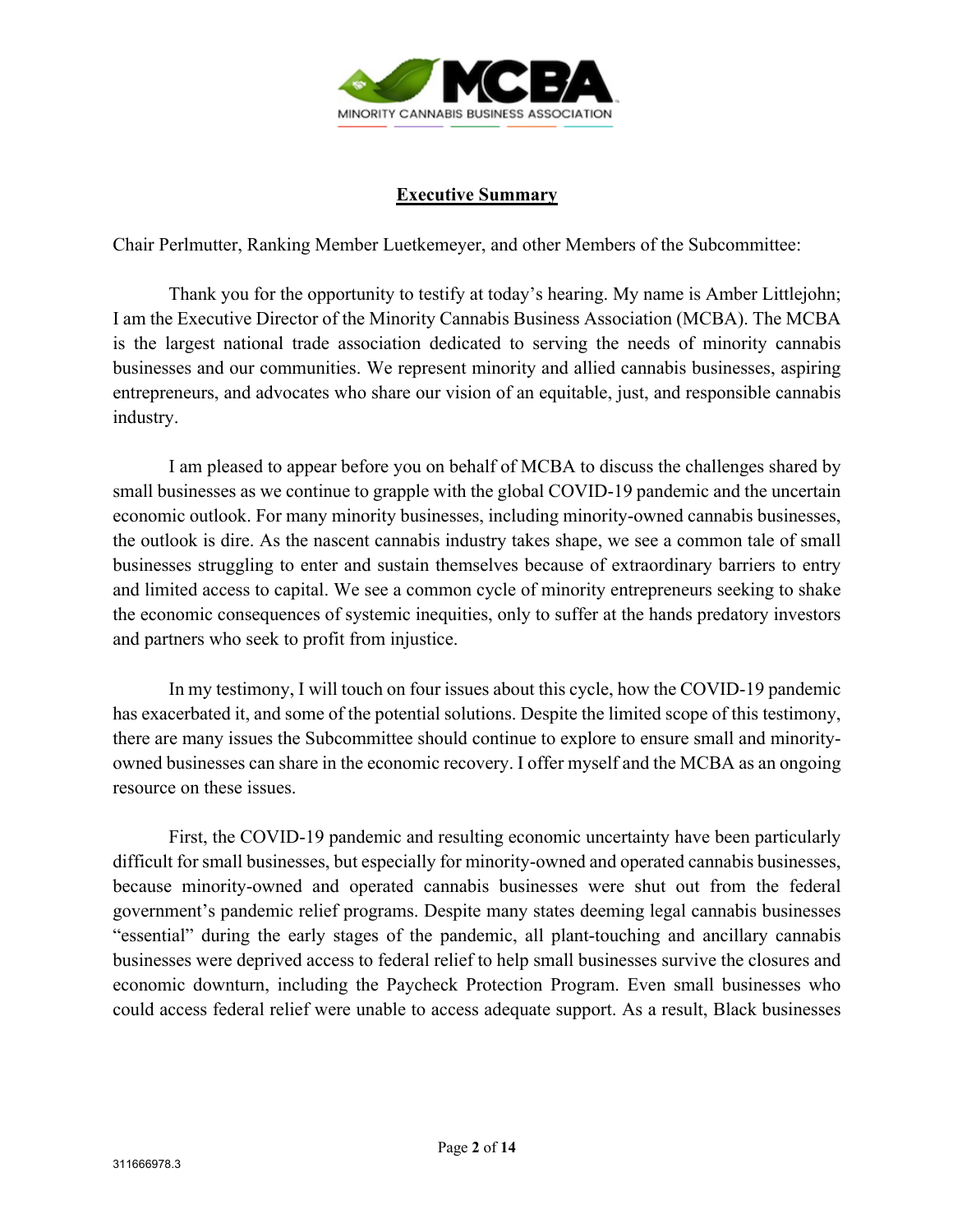

closed at more than twice the rate of white-owned firms and experienced declines in cash balances nine times as high as nonminority firms since the pandemic began.<sup>1</sup>

Second, the financial challenges small and minority-owned cannabis businesses face have been exacerbated by the pandemic, but they were not created by it. Despite accounting for 12.4% of the U.S. population,<sup>2</sup> African-Americans constitute just 2% of the owners of our nation's 30,000 legal plant-touching cannabis businesses.<sup>3</sup> This low representation is due to staggering costs small and minority-owned and operated cannabis businesses incur in order to operate lawfully. In competitive markets, the pre-application and application costs for small cannabis businesses commonly exceed millions of dollars, especially in states that require hopeful licensees to secure a "green zone"<sup>4</sup> premise or show proof of capital in order to apply. As I will discuss, obtaining adequate capital is quite difficult and often forces entrepreneurs to accept exploitive contracts from private investors.

Third, state social equity programs designed to promote ownership of legal cannabis business among the individuals most impacted by cannabis prohibition are critical to the long-term success of minority-owned cannabis business. However, the programs are failing to adequately support small and minority-owned cannabis businesses. Currently only 15 of 37 states with legal adult use and/or medical cannabis programs have implemented a social equity program.<sup>5</sup> Of the 15, only six provide direct funding to social equity applicants and operators. None provide timely and adequate funding to offset the extraordinary cost of submitting a competitive application.

To understand the range of expenses, consider Connecticut. Applicants for a cultivation or processor license for Connecticut's adult-use market must pay \$3,000,0006 or try their luck securing one of the 56 licenses available in the lottery (only half of which are social equity

<sup>1</sup> Misera, Lucas, *An Uphill Battle: COVID-19's Outsized Toll on Minority-Owned Firms*. Federal Reserve Bank of Cleveland, October 8, 2020, https://www.clevelandfed.org/newsroom-and-events/publications/communitydevelopment-briefs/db-20201008-misera-report.aspx.

<sup>2</sup> Jones, Nicholas, Rachel Marks, Roberto Ramirez and Merarys Rios-Vargas, "Improved Race Ethnicity Measures Reveal United States Population Much More Multiracial, Census.gov § (2021),

https://www.census.gov/library/stories/2021/08/improved-race-ethnicity-measures-reveal-united-states-population-

<sup>&</sup>lt;sup>3</sup> BaileyLe, Janessa, "Seeds of Change: Strategies to Create an Equitable Cannabis Industry," Leafly.com, 2021, https://leafly-cms-production.imgix.net/wp-content/uploads/2021/06/25091621/Leafly-2021-white-paper-Seeds-Of-Change-by-Janessa-Bailey-1.pdf.<br> $4 A$  "green zone" is real estate that can be used for commercial cannabis activities as permitted by local zoning and

land use laws. Many cities and counties prohibit the use of real estate in most or all of their jurisdiction to be used for cannabis commerce, which increases the cost of available real estate for cannabis entrepreneurs. 5 Littlejohn, Amber, and Eliana Green, *MCBA National Equity Report*. Minority Cannabis Business Association &

The Arcview Group, February 2022, https://minoritycannabis.org/equitymap/. 6 See Connecticut Public Act 21-1.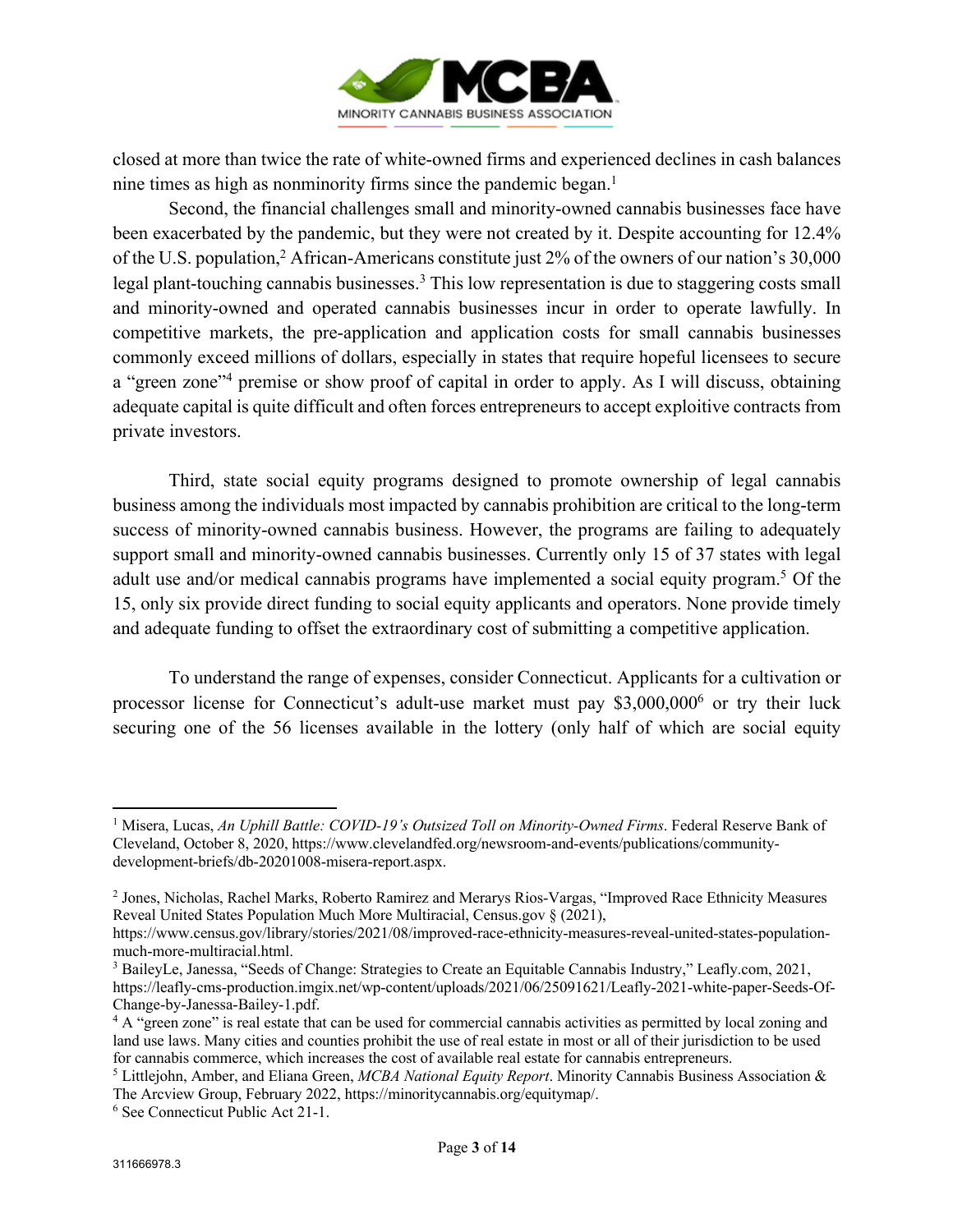

licenses).7 Applicants seeking a cultivation or processor license in Pennsylvania's medical cannabis program must prove they have \$2,000,000 in capital and pay a \$210,000 application fee. 8 These are just two examples. By and large, these programs provide too little funding and their implementation has been too rocky to provide social equity licensees the opportunity to participate and compete.

Fourth, small and minority-owned cannabis businesses cannot access the traditional financial services they need to survive, let alone thrive. Many of MCBA's members and similar business cannot access core banking services, such as deposit accounts, loans, treasury management, and electronic payments simply because they are in the cannabis industry. As of June 30, 2021, only 706 of the approximately 10,000 federally-insured banks and credit unions in the United States actively provide some type of banking service to all cannabis business, including the largest operators.<sup>9</sup> Until small and minority-owned and operated cannabis businesses can access financial services on a fair, competitive basis, they will continue to be left behind as other sectors of our economy recover. Thus, they will continue to fall behind much larger competitors who do not face these challenges to a similar extent.

To address these issues, I encourage Congress and the Administration to consider a widerange of options, including enacting the "Secure and Fair Enforcement (SAFE) Banking Act" this Congress; collecting demographic data about the availability of financial services (particularly loans) to small and minority-owned and operated business; conducting a disparity study to ensure any comprehensive legalization efforts address the disparate impact of the enforcement of cannabis laws; supporting CDFIs and other institutions more likely to lend to small cannabis businesses; and calling for updated guidance for financial institutions doing business with cannabis firms.

## **Minority Cannabis Business Association**

Founded in 2015, the Minority Cannabis Business Association is the largest national trade association dedicated to serving the needs of minority cannabis businesses and our communities. MCBA represents minority and allied cannabis businesses, aspiring entrepreneurs, and supporters who share a vision of an equitable, just, and responsible cannabis industry. Our mission is to create equal access for cannabis businesses and economically empower communities of color through

Consumer Protection, https://portal.ct.gov/DCP/News-Releases-from-the-Department-of-Consumer-Protection/2022-News-Releases/Adult-use-cannabis-applications.

<sup>7</sup> "Consumer Protection Announces Date for First Application Period for Adult-Use Cannabis Licenses." *Portalct.gov*. Connecticut Department of Consumer Protection, January 4, 2022. Connecticut Department of

<sup>8</sup> "Growers Processors FAQs." Healthpa.gov. Pennsylvania Department of Health (2022),

https://www.health.pa.gov/topics/programs/Medical%20Marijuana/Pages/Growers-Processors.aspx. 9 "Marijuana Banking Update, Depository Institutions (by type) Providing Banking Services to Marijuana-related Business," Financial Crimes Enforcement Network (as of June 30, 2021),

https://www.fincen.gov/sites/default/files/shared/303751\_MJ%20Banking%20Update%203rd%20QTR%20FY2021 \_Public.pdf.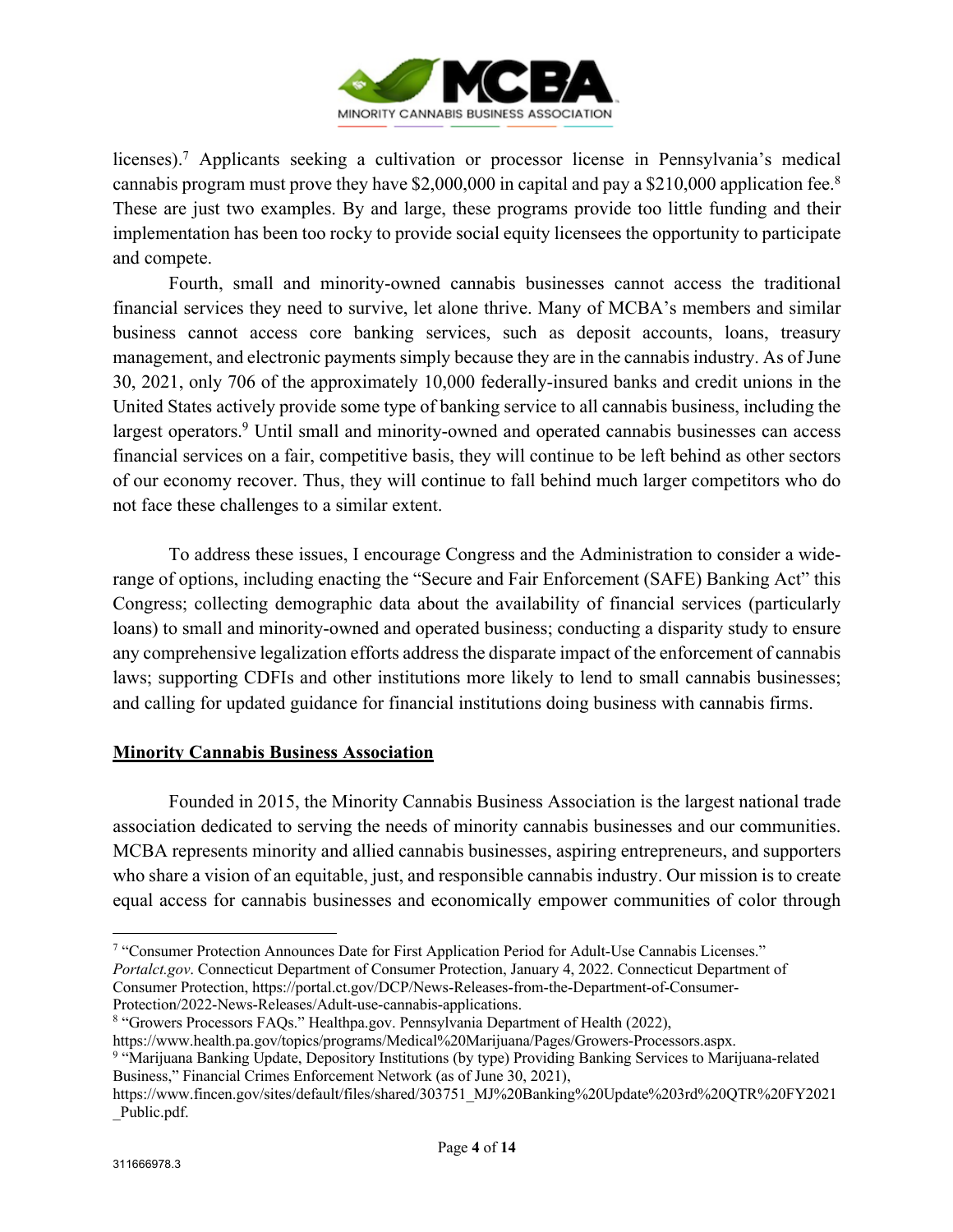

policy, programming, and outreach initiatives to achieve equity for the communities most impacted by the War on Drugs. This mission is carried out by a 15-member Board of Directors comprised of diverse industry veterans, medical and legal professionals, advocates, and community leaders.

To promote this mission, MCBA focuses on promoting equity in four key areas:

- $\triangleright$  Equitable INDUSTRY: Ensure the inclusion and success of minorities in the cannabis industry through equitable policy and equitable access to opportunities and resources.
- Ø Equitable COMMUNITIES: Empower and support the communities most impacted by cannabis prohibition by promoting meaningful community reinvestment and corporate responsibility initiatives.
- $\triangleright$  Equitable JUSTICE: Promote policies that reduce arrests and imprisonment for non-violent cannabis offenses and restore basic rights of citizenship to individuals with non-violent cannabis offenses.
- $\triangleright$  Equitable ACCESS: Drive policy and education initiatives to increase access to safe and effective medicine and ensure the health and wellbeing of minority communities.

#### **Effects of the COVID-19 Pandemic on Small and Minority-owned Cannabis Businesses**

Prior to the COVID-19 pandemic, minority-owned and operated businesses and small businesses were making important strides, albeit more work was needed. According to the U.S. Census Bureau, minorities make up approximately 40 percent of the U.S. population or nearly 130 million Americans. Between 2010 and 2019, the Latino, Asian, and African-American populations grew by 19.4 million people. During this decade, the number of minority businesses in the United States also grew at a rapid rate. While the strides h these businesses as a whole were making were important welcome, minority-owned businesses remain underrepresented as a share of the total U.S. business ownership. Moreover, these businesses typically have fewer employees and lower revenues than their non-minority counterparts.

The COVID-19 pandemic has been a major setback for small and minority-owned and operated businesses. Before the pandemic, minority businesses were some of the fastest growing businesses in the nation. Now, there are fewer minority owned companies and many have fewer employees and operate under a more precarious financial condition. According to a study by all 12 Federal Reserve Banks, "firms owned by people of color, both small employer firms and nonemployer firms, were among the firms most likely to experience financial and operational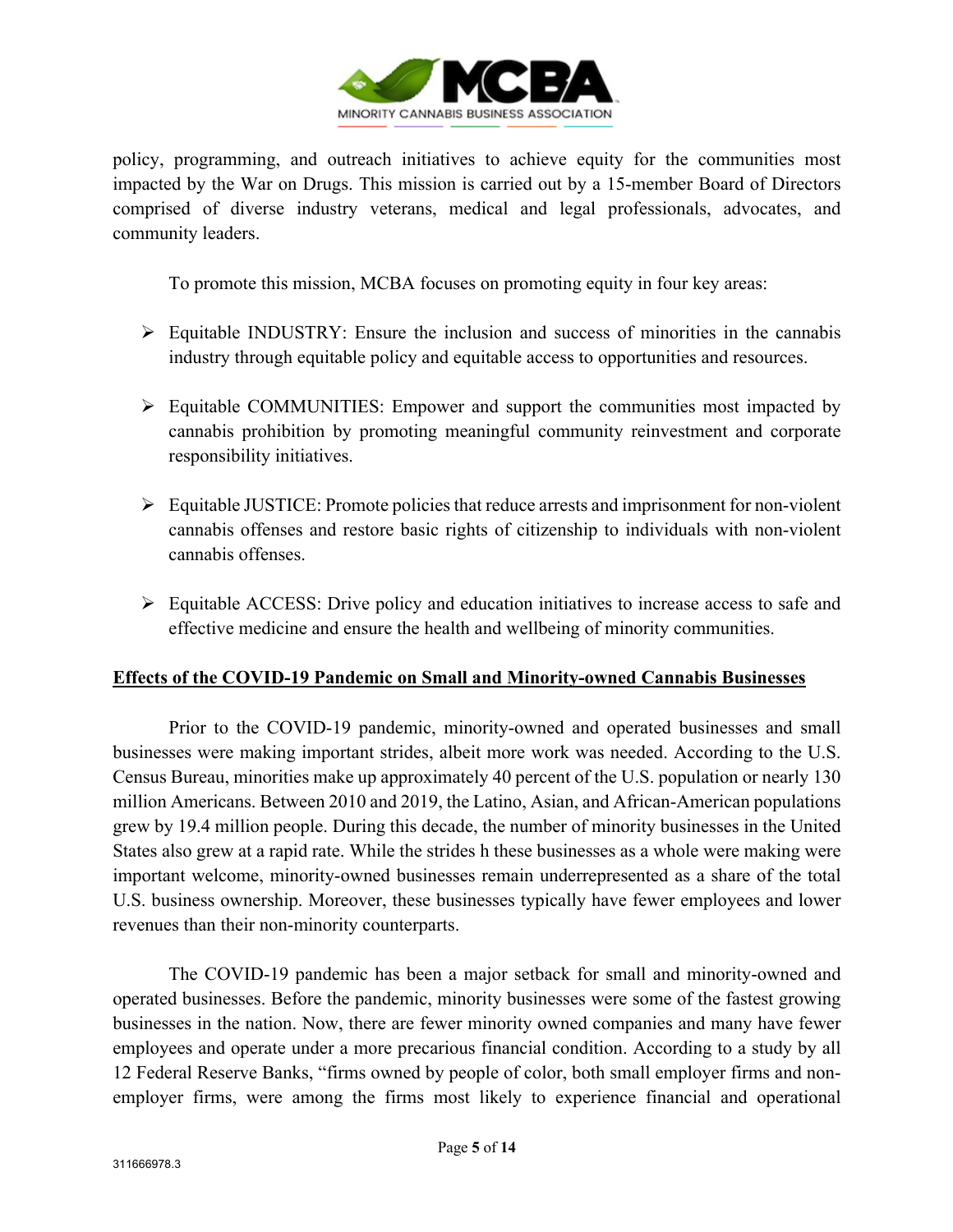

challenges stemming from the pandemic."10 Per the study, "declines in revenue and employment between 2019 and 2020 were most severe for firms owned by people of color" and "[f]irms owned by people of color were more likely to report that they reduced business operations in response to the COVID-19 pandemic."<sup>11</sup>

Many minority businesses' inability to access or receive adequate support from federal COVID-19 relief programs compounded these financial setbacks. Despite bearing disproportionately large challenges and harms, minority-owned businesses, especially small businesses, did not receive adequate assistance. For instance, "[w]hile 79% of white-owned firms received all of the PPP funding they sought, that share dropped to 43% for Black-owned firms. Black-owned applicant firms were five times as likely as white-owned firms to receive none of the PPP funding for which they applied (20% compared to 4%)."12 As a result, Black businesses closed at more than twice the rate of white-owned firms and experienced declines in cash balances nine times as high as nonminority firms since the pandemic began.<sup>13</sup>

These struggles were amplified among minority-owned and operated cannabis businesses. Despite many states deeming legal cannabis businesses "essential" during the early stages of the pandemic, all plant-touching and ancillary cannabis businesses were deprived access to federal relief to help small businesses survive the closures and economic downturn and adapt to new ways of doing through improvements to operations, technology, and infrastructure. Under a 2018 Policy notice, the Small Business Administration (SBA) held that marijuana related businesses, plant touching and some non-plant touching business, are ineligible for SBA loans.14 When the federal government provided relief during the COVID-19 Pandemic, SBA reiterated this policy and held that even state legal cannabis companies were ineligible for relief under the Paycheck Protection and Economic Injury Disaster Loan Programs.<sup>15</sup> This policy stance was followed by the Federal Reserve in its administration of the Main Street Lending Program.16 Although the SBA would later

<sup>&</sup>lt;sup>10</sup> "Small Business Credit Survey, 2021 Report on Firms Owned by People of Color, Federal Reserve Banks, https://www.fedsmallbusiness.org/medialibrary/FedSmallBusiness/files/2021/sbcs-report-on-firms-owned-bypeople-of-color.

 $11$  Id.

<sup>12</sup> Id.

<sup>13</sup> Misera, Lucas. Rep. *An Uphill Battle: COVID-19's Outsized Toll on Minority-Owned Firms*. Federal Reserve Bank of Cleveland (Oct. 8, 2020), https://www.clevelandfed.org/newsroom-and-events/publications/communitydevelopment-briefs/db-20201008-misera-report.aspx.<br><sup>14</sup> "Revised Guidance on Credit Elsewhere and Other Provisions in SOP 50 10 5(J)." SBA Policy Notice: 5000-

<sup>17057,</sup> April 3, 2018. https://www.sba.gov/document/policy-notice-5000-17057-revised-guidance-credit-elsewhereother-provisions-sop-50-10-5j. See also "Guidance on Grantees Providing Assistance to Marijuana-Related Businesses." SBA Information Notice: 6000-19005, August 2, 2019. https://sbdctampabay.com/wpcontent/uploads/2019/09/SBA-Marijuana-Policy.pdf

<sup>&</sup>lt;sup>15</sup> SBA Pacific NW. Twitter Post. March 23,2020, 7:09pm.

**<sup>16</sup>** Main Street Lending Program For-Profit FAQs,

https://www.federalreserve.gov/monetarypolicy/mainstreetlending.htm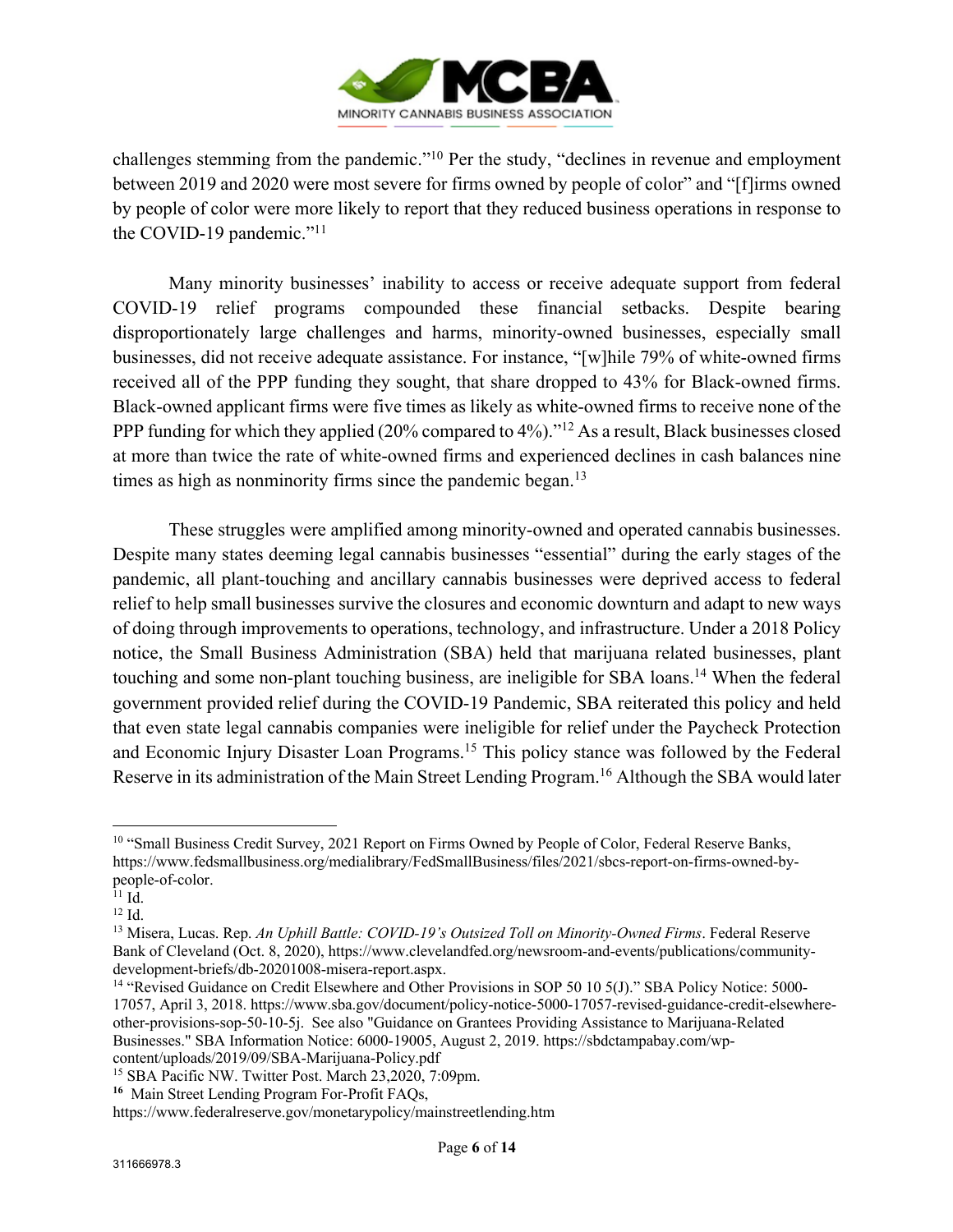

make an exception for businesses that produce or sell hemp or hemp-derived products, cannabis companies remained ineligible for federal relief.

According to one survey, the most common concern cited by small, minority owned and social equity designated cannabis businesses was the ability "to survive financially given the broad economic impact of COVID-19."17 Small businesses already struggling with profit margins of zero<sup>18</sup> to  $4.5\%$ <sup>19</sup> had to secure personal protective equipment (PPE), COVID-19 tests, cover increased cleaning and sanitation costs, and making efforts to secure access to technology to increase customer safety in an industry without ready access to touchless payments.

COVID-19 also delayed the implementation of much needed social equity programs. In March 2020, there were 30 state cannabis reform proposals, including six with social equity provisions.20 Three of the states with equity provision stalled as legislative priorities shifted to states' immediate COVID-19 response.<sup>21</sup> Shifting priorities and limited resources contributed to delays in the rollout of equity programs in Illinois and Los Angeles of 21 months<sup>22</sup> and over two years<sup>23</sup> respectively. Meanwhile existing Illinois cannabis businesses comprised primarily of large multistate operators (MSOs), who gained early access to the market,  $24$  saw record sales of \$1.38 billion dollars, more than doubling since 2020.<sup>25</sup>

## **Irrespective of COVID-19, Small and Minority-owned and Operated Cannabis Businesses Struggle to Thrive Given the Significant Costs of Operating as a Lawful Cannabis Business**

The financial challenges small and minority-owned and operated cannabis businesses have faced were exacerbated by the pandemic, but they were not created by them as small and minority-

<sup>17</sup> Berman, Douglas, Jana Hrdinová, Mark Pauley, and Dexter Ridgway. Rep. *Struggling Through the Pandemic: Cannabis Social Equity During COVID-19*. Moritz College of Law Drug Enforcement and Policy Center (June 2020).

<sup>&</sup>lt;sup>18</sup> According to interviews with MCBA members, m3any social equity operators state they regularly break even or run at a loss.

<sup>19</sup> https://nstarfinance.com/cannabis-dispensary-profit-margin-insight/

<sup>20</sup> Berman, Douglas, Jana Hrdinová, Mark Pauley, and Dexter Ridgway, *Struggling Through the Pandemic: Cannabis Social Equity During COVID-19*. Moritz College of Law Drug Enforcement and Policy Center, June 2020, https://papers.ssrn.com/sol3/papers.cfm?abstract\_id=3628533.

<sup>&</sup>lt;sup>21</sup> Id.<br><sup>22</sup> Robert McCoppin, *Craft Cannabis Applicants Fighting Court Injunctions Against New Licenses in Illinois, (Dec.* 9, 2021), https://www.chicagotribune.com/marijuana/illinois/ct-illinois-marijuana-craft-license-injunction-20211210-j37i4y3mhja2be5pxczu5ko2vm-story.html. 23 Chris Casacchia, *Handful of Cannabis Retailers Finally Open Under L.A. Social Equity Program*, MJ Biz Daily

<sup>(</sup>Dec. 17, 2021), https://mjbizdaily.com/some-cannabis-retailers-finally-open-under-los-angeles-social-equityprogram/.

<sup>24</sup> Littlejohn, Amber, and Eliana Green, *MCBA National Equity Report*. Minority Cannabis Business Association & The Arcview Group (Feb. 2022), https://minoritycannabis.org/equitymap/.

<sup>25</sup> https://www.chicagotribune.com/business/ct-biz-illinois-cannabis-sales-record-20220104-

<sup>5</sup>y2qd2wnlvfrpnm25ibgohje3m-story.html.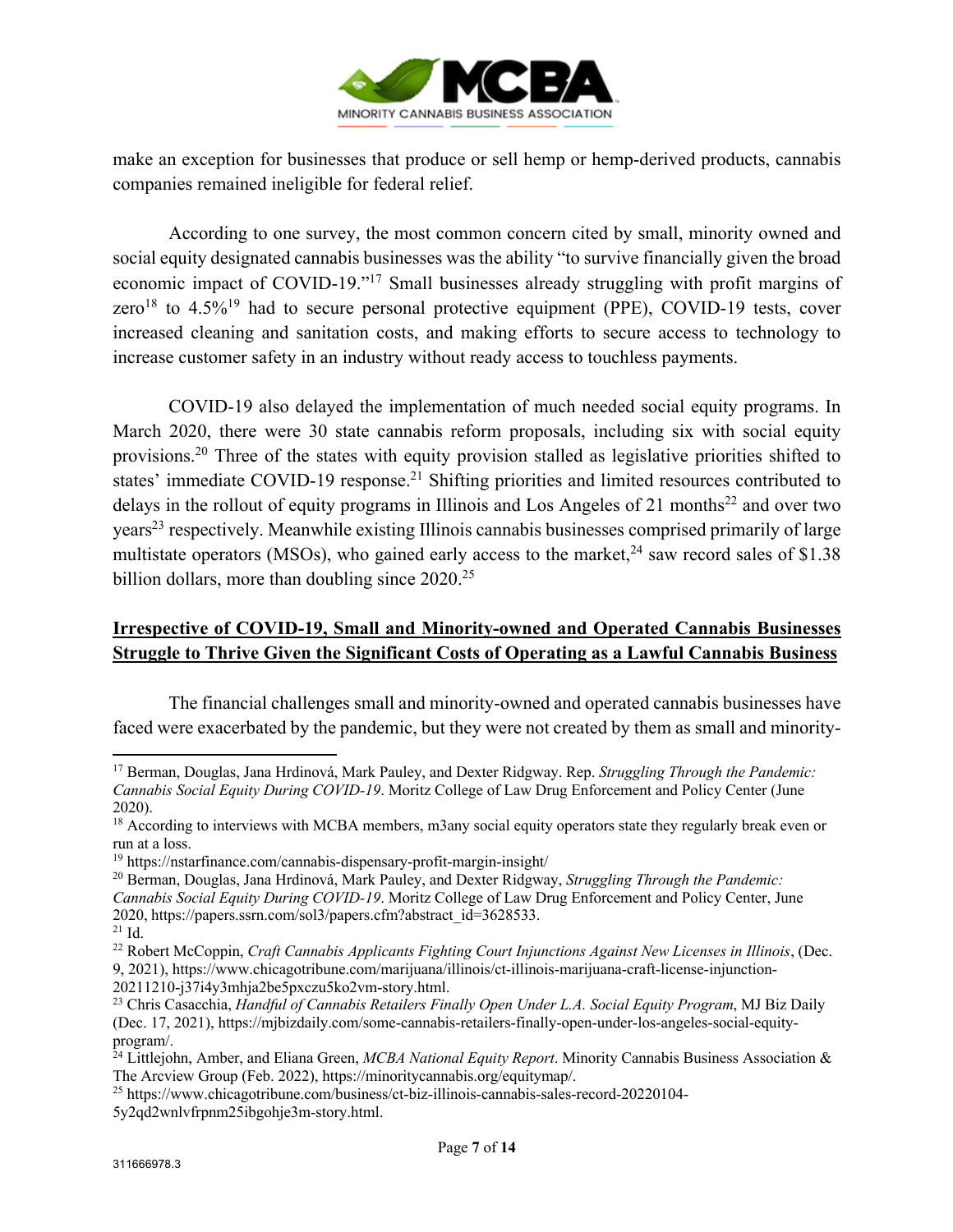

owned cannabis businesses face extraordinary barriers to entry and incur staggering costs in order to operate lawfully. To date, only 15 of the 37 states with legal cannabis programs have measurable social equity programs to support minority ownership in the face of staggering barriers to entry.

As of today, 18 states have legalized adult use and medical cannabis; another 19 states regulate comprehensive medical cannabis markets; and 10 states have implemented a limited medicinal market.<sup>26</sup> However, due to continuing federal cannabis prohibition, most cannabis businesses are initially self-funded or funded by contributions from friends and family.<sup>27</sup> Prevailing wealth disparities<sup>28</sup> that commonly hinder minority entrepreneurs are exasperated in states where social equity licensees must meet income and residential criteria intended to identify the individuals suffering the greatest economic impacts of cannabis prohibition and the broader War on Drugs.<sup>29</sup>

Administrative and compliance costs associated with starting and operating a cannabis business are among the first of many barriers to minority ownership. Application fees for a cannabis license range from \$250 to \$125,000 per application.<sup>30</sup> Moreover, many states impose pre-application premise requirements that force applicants to shoulder the cost of high rent commercial real estate, rent that increases before applicants can sell any products because the property appreciates in value by virtue of being located in a cannabis friendly "green zone".<sup>31</sup> Currently, twenty-three states require applicants or licensees to acquire a premise prior to obtaining a license.<sup>32</sup> When social equity programs are delayed due to legal or administrative challenges, then the timeline for holding real estate prior to obtaining a license (or commencing operations) increases significantly. To be eligible simply to apply for a license, one Los Angeles business owner and community leader began paying \$12,000 per month for property to open a dispensary that she continued to pay until she became one of the fortunate few to be awarded a license and

<sup>&</sup>lt;sup>26</sup> State Medical Cannabis Laws, National Conference of State Legislatures (as of Feb. 2, 2022).<br><sup>27</sup> See Robison, Frank. "Going Green: Legal Considerations For Marijuana Investors And Entrepreneurs." *American University Business Law Review* Vol. 6, no. No. 1 (n.d.).

https://digitalcommons.wcl.american.edu/cgi/viewcontent.cgi?article=1054&context=aublr; See also Hauser, Marc. "Differences among the Types of Equity Investors in Cannabis (via Passle)." Passle, Reed Smith (Jan, 13, 2020).

https://viewpoints.reedsmith.com/post/102fwt5/differences-among-the-types-of-equity-investors-in-cannabis.<br><sup>28</sup> Aladangady, A. (2021, October 22). Wealth Inequality and the Racial Wealth Gap. federal reserve.gov. Retrieved January 27, 2022, from

https://www.federalreserve.gov/econres/notes/feds-notes/wealth-inequality-and-the-racial-wealth-gap-20211022.htm <sup>29</sup> Littlejohn, Amber, and Eliana Green, *MCBA National Equity Report*, Minority Cannabis Business Association &

The Arcview Group (February 2022), https://minoritycannabis.org/equitymap/. <sup>30</sup> Montana is the only state that does not require an application fee. Id. <sup>31</sup> Id.

<sup>32</sup> Id.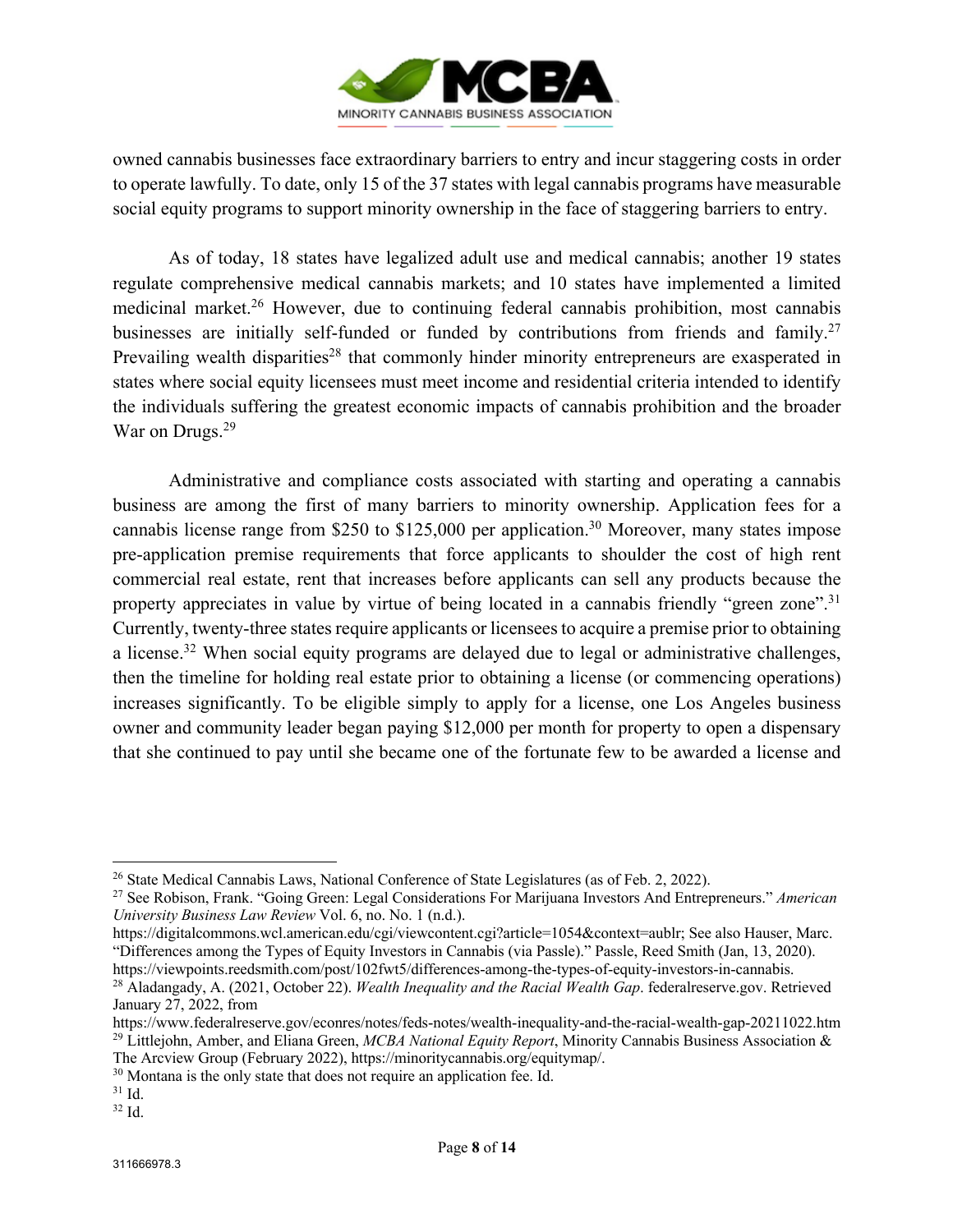

commence operations more than two years later.<sup>33</sup> Despite these challenges, no state has provided support for social equity applicants to participate at the inception of a legal market.<sup>34</sup>

Moreover, even if minority cannabis businesses can complete the application(s) process and start operating, they are often at a disadvantage because of their late start and the expense of operating. Many operators lose ground to non-minority counterparts, including multistate operators, who in some states enjoy a head start on access to the market as well as exemptions from local land use restrictions, license caps, and bans on vertical integration.35 Entering the fight with one hand tied behind their back, navigating the labyrinth of compliance burdens, effective tax rates that can exceed 70%,<sup>36</sup> and volatile industry conditions have many small cannabis operators in constant financial distress. This is especially true of minority operators that are regularly in economic distress due to the high costs of good and services, including inadequate banking services and security expenses related to keeping cash and product on site.

Despite incredible costs associated with entering and sustaining in the cannabis industry, only six states with social equity programs provide funding to social equity participants beyond fee waivers or applications.37 This of course places additional burdens on minority entrepreneurs lack access loans or deep sources of liquidity including generational wealth or private equity funds. As a result, minority operators suffer from several disadvantages in the cannabis industry. These include lack of startup capital, exhaustive applications process, and high operational costs. Too many operators when faced with these costs are often faced with the decision to either sell interests in their business to outside investors on extremely unequal terms (i.e. high loan fees, forced sale provisions, or rights to seize intellectual property) or sell their licenses completely and exit the industry.

# **Small and Minority-owned and Operated Cannabis Businesses Need Access to Financial Services on a Fair and Competitive Basis**

<sup>&</sup>lt;sup>33</sup> Kika Keith is a Los Angeles social equity operator and owner of Gorilla Rx, founder of the Social Equity Owners and Workers Association, and a member of MCBA's board of directors.

<sup>&</sup>lt;sup>34</sup> While six states provide funding and assistance to social equity applicants and operators, none have provided the funding to enable social equity operators to participate in the first round of licensing for any legal market. See Littlejohn, Amber, and Eliana Green, *MCBA National Equity Report*. Minority Cannabis Business Association & The Arcview Group (February 2022), https://minoritycannabis.org/equitymap/.

<sup>35</sup> Littlejohn, Amber, and Eliana Green. *MCBA National Equity Report*. Minority Cannabis Business Association & The Arcview Group. February 2022. https://minoritycannabis.org/equitymap/.

<sup>36</sup> Boesen, Ulrik, *Tax Foundation Comments to the Cannabis Administration and Opportunity Act*, The Tax Foundation (Sept. 1, 2021), https://taxfoundation.org/federal-cannabis-administration-opportunity-act/. 37 Id.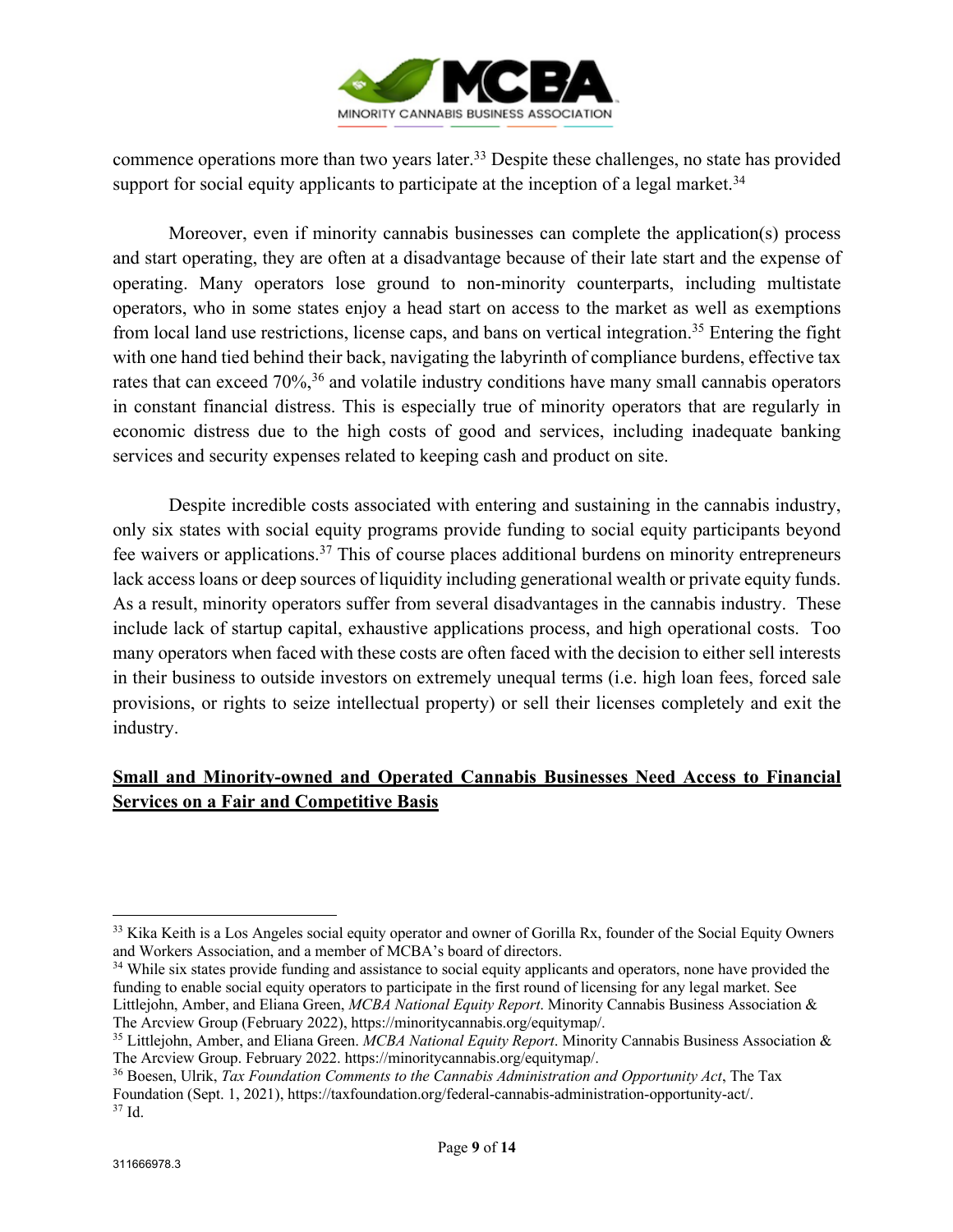

In general, minority-owned companies face more significant financial challenges than white-owned businesses as well as face "structural barriers in acquiring capital."<sup>38</sup> Moreover, they "tend to have weaker banking relationships, experience worse outcomes on credit applications, and are more reliant on personal funds."<sup>39</sup> The trend is the same for minority-owned and operated cannabis companies. Various studies of small and minority-owned cannabis operators show that access to capital, retaining majority ownership, and having fair partnership and shareholder agreements continue to be these operators' top concerns.<sup>40</sup> According to one study, access to nonpredatory forms of capital is the most commonly cited concern by cannabis operators who were interviewed.41

These concerns are unsurprising given how few depository institutions service the cannabis sector at all. According to the Financial Crimes Enforcement Network, only 706 of the approximately 10,000 federally-insured banks and credit unions actively provide banking services to cannabis-related legitimate businesses of any size, let alone small businesses.<sup>42</sup> Moreover, the major credit card networks that most merchants and consumers rely on prohibit their use for electronic payments for cannabis businesses.<sup>43</sup> In this challenging regulatory environment, financial institutions that do service the industry tend to service larger companies. Banks are more willing service large, better capitalized companies in light of the significant compliance costs and risks of banking legal cannabis businesses.

As a result, many small and minority-owned cannabis companies are often left with no options but to operate on an all cash basis, including to pay taxes and employees in cash. During the pandemic, cannabis businesses around the country have experienced repeated robberies from which some could not recover. In fact, without resources to transform their businesses into fortresses with around the clock security, many small cannabis businesses, especially those in communities disproportionately suffering the impacts of the pandemic, have endured repeated robberies.

<sup>&</sup>lt;sup>38</sup> "Small Business Credit Survey, 2021 Report on Firms Owned by People of Color, Federal Reserve Banks, https://www.fedsmallbusiness.org/medialibrary/FedSmallBusiness/files/2021/sbcs-report-on-firms-owned-bypeople-of-color. 39 Id.

<sup>40</sup> "Social Equity Legislation in Cannabis: A National Study of State and Local Programming," The Initiative, https://drive.google.com/file/d/1FnfDxeW91D35iA6CFcx08gHLAfjfdyjx/view.

<sup>&</sup>lt;sup>42</sup> "Marijuana Banking Update, Depository Institutions (by type) Providing Banking Services to Marijuana-related Business," Financial Crimes Enforcement Network (as of June 30, 2021),

https://www.fincen.gov/sites/default/files/shared/303751\_MJ%20Banking%20Update%203rd%20QTR%20FY2021 \_Public.pdf.

<sup>&</sup>lt;sup>43</sup> "Cashless ATM' and Misuse of ATM Transactions Prohibited, Visa Business News (Dec. 2, 2021), http://click.broadcasts.visa.com/xfm/?58240/0/a974c54c9c6fd5be9dfff6b54b2913d0/lonew.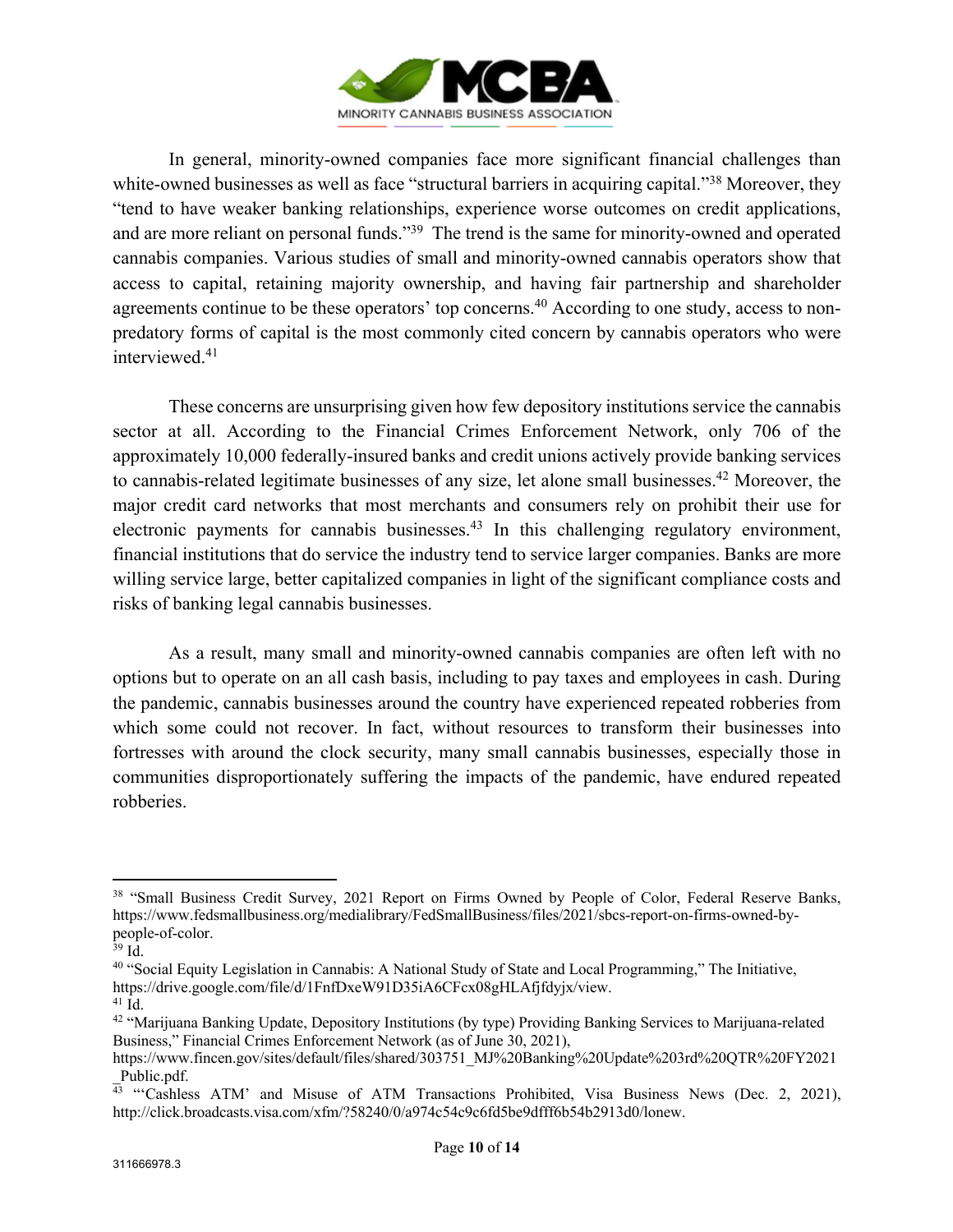

Oakland's minority operators were hit repeatedly in 2020 and 2021 by violent, organized, and coordinated criminal operations that left employees and owners in fear and businesses destroyed, some of them repeatedly.<sup>44</sup> One operator watched as thieves armed with semiautomatic rifles hit their business five times in one day during a rash of robberies that decimated Oakland's minority cannabis businesses that occurred just before Thanksgiving last year. The robbers held them at gunpoint, took their product, and the last time walked out with a safe containing their tax money, payroll, and operational funds. As I prepared this testimony, I received word they would not reopen their doors but instead are seeking a buyer for their license. They are a veteran and engineer, they are businessmen, they did everything right only to be again victimized by unjust cannabis laws.

Oakland is not alone. In the past month there has been more than 30 robberies in Washington dispensaries.<sup>45</sup> Thieves shot guns, pistol whipped employees, and walked out with registers and safes.46 A spokesperson for the Washington State Liquor and Cannabis Board said, "the root of the problem is that retailers are a cash-only business because Congress has not acted to allow credit and debit card transactions."47

Small and minority-owned businesses in general face similar challenges in obtaining investments. While Black founders receive just 1.2 percent of private equity funds,<sup>48</sup> private equity funding for minority cannabis businesses remains virtually nonexistent. In the cannabis space, this disparity is exacerbated by federal prohibition as many financial institutions will not provide credit or make equity or debt investments because of the regulatory risk.

While some minority-owned and operated cannabis businesses are able to find private investors, the terms offered are often extraordinarily expensive. Such agreements often include interest rates of 20 percent, and as high as 40 percent.

To survive, many applicants and licensees give up equity to predatory partners that subject them to forced sales for pennies on the dollar of the license value for "failure to perform a lawful

<sup>44</sup> David DeBolt, *Oakland's Cannabis Industry Reeling from Car Caravan Burglaries - Again*, The Oaklandside (Jan. 10, 2022), see also, Zak Sos, *Oakland Cannabis Business Hit Twice in back-to-back Burglaries,* Fox KTVU (Dec. 8, 2021) and *Oakland Cannabis Dispensaries Say They've Lost \$5M in Recent Thefts*, ABC 7 (Nov. 29, 2021).

<sup>45</sup> Bart Schaneman, *Rash of Robberies has Washington State's Cash-only Cannabis Industry on Edge* Feb. 15, 2022), https://mjbizdaily.com/rash-of-robberies-has-washington-states-cash-only-cannabis-industry-onedge/#:~:text=A%20total%20of%20154%20robberies,worth%20of%20marijuana%20and%20product.

<sup>&</sup>lt;sup>47</sup> Bart Schaneman, Editor, and John Schroyer, "Rash of Robberies Has Washington State's Cash-Only Cannabis Industry on Edge." MJBizDaily, February 15, 2022. https://mjbizdaily.com/rash-of-robberies-has-washington-statescash-only-cannabis-industry-on-edge/.

<sup>48</sup> Marlize van Romburgh and Gene Teare, *Funding to Black Startup Founders Quadrupled in Past Year, but Remains Elusive* (July 13, 2021), https://news.crunchbase.com/news/something-ventured-funding-to-black-startupfounders-quadrupled-in-past-year-but-remains-elusive/.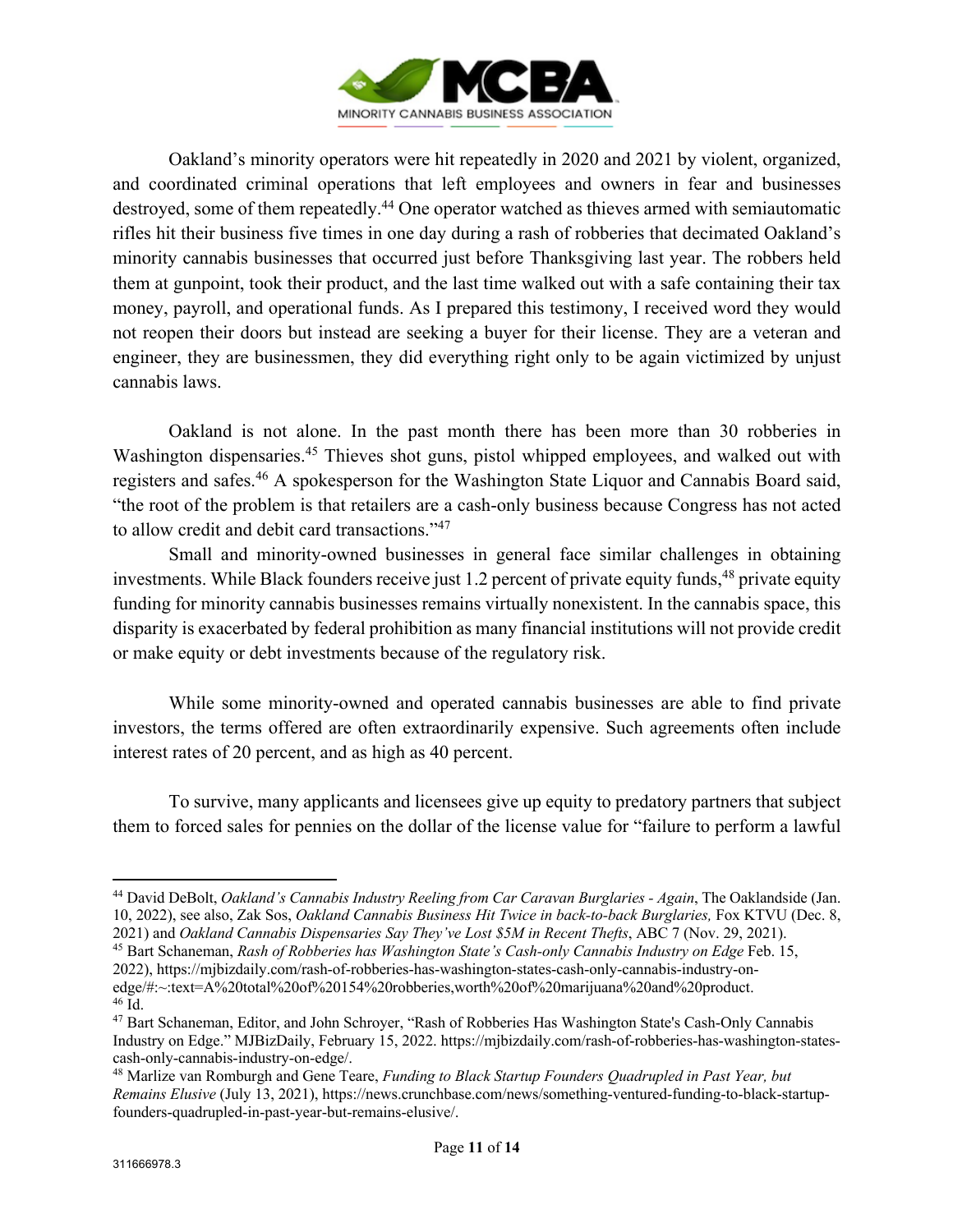

instruction" or "underperformance".49 Other equity investors deprive social equity operators of meaningful rights of ownership, including management rights and equitable distribution of profits. Until small and minority-owned and operated cannabis businesses can access financial services on a fair, competitive basis, they will continue to be to be excluded from an industry built on their backs while watching others prosper. Those who endure will be subject to the repeated trauma of violent attacks from organized criminals who target these cash-only businesses without means to fortify their businesses into compounds and employ 24-hour a day security.

# **Congress and the Administration Should Consider A Wide-range of Measures to Support Small and Minority-owned and Operated Businesses**

To address these issues, I encourage Congress and the Administration to consider a widerange of options, including enacting the "Secure and Fair Enforcement (SAFE) Banking Act" as soon as possible. Fundamentally, so few banks and credit unions provide services to cannabis businesses, particularly small cannabis operators, because federal law would penalize them for doing so. Despite wide-spread legalization at the state level, cannabis remains a Schedule I drug under the Controlled Substances Act. Therefore, financial institutions that provide essential services, such as lending and payments, to state-lawful cannabis businesses are at risk of criminal and civil penalties. I believe many (but not all or necessarily most) more banks, credit unions, payment processors, and similar financial services providers would offer their services to small and minority-owned and operated cannabis companies if Congress provided them the legal protections necessary to do so.

Passing the SAFE Banking Act would help address this core issue by extending a safe harbor to banks, credit unions, certain payment processors and money transmitters, and select other financial entities to offer essential services, including loans, deposit accounts, check cashing, and electronic payments to state lawful cannabis companies. This safe harbor would neutralize the predominate issue limiting access to core financial services: the continued and unjust criminalization of cannabis. Moreover, the SAFE Banking Act would direct FinCEN to update its guidance in order to help reduce the regulatory barriers to serving cannabis businesses. Lowering these barriers will make it easier for small companies to access banking services by reducing the cost of serving them. Enacting the SAFE Banking Act would also reduce the risk of crime against small operators by minimizing their cash on hand. In short, if enacted, small and minority-owned cannabis businesses would be much better protected from crime and would be better able to compete.50

 $49$  Social Equity Owners and Worker Association, Predatory Practices- City of Los Angeles, 2021.<br><sup>50</sup> To hear from minority cannabis operators on the benefits of SAFE Banking, please see the testimonials available on Safe4equity.org: https://safe4equity.org/.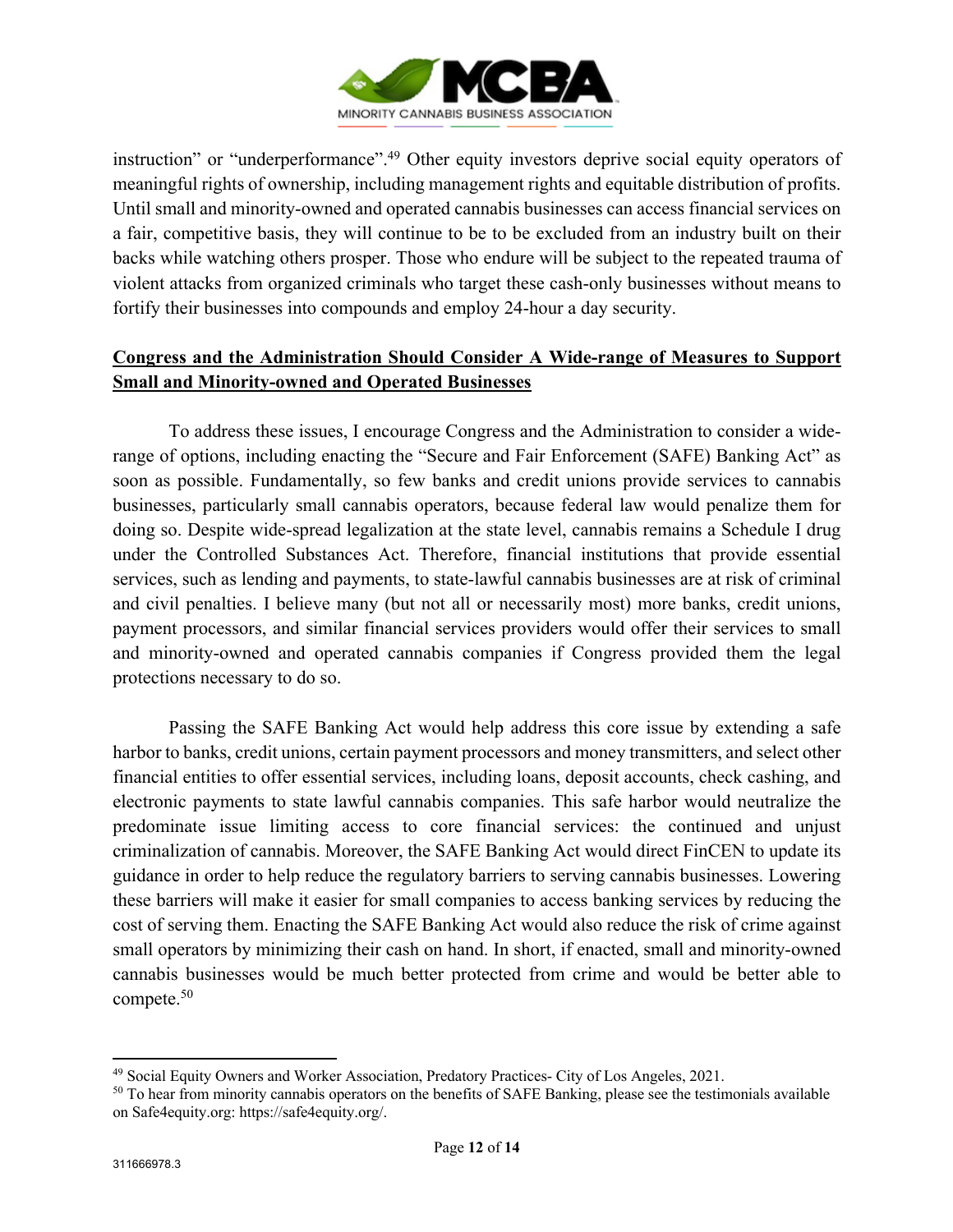

There are additional measures that Congress can take to complement the benefits of the SAFE Banking Act. For instance, MCBA believes that nonbank community development financial institutions (CDFIs) can play an important role in extending capital to small and minority-owned and operated businesses, including cannabis companies. Extending the proposed safe harbor under the SAFE Banking Act to nonbank CDFIs could help small and minority-owned cannabis businesses obtain loans and investments that they are unable to access now.

MCBA also believes that increasing capital to MDIs and CDFIs would increase the flow of capital to communities and credit to minority businesses. MDIs and CDFIs have traditionally been sources of capital for minority companies and during times of crisis as well, lending more than \$8 billion in Paycheck Protection Program loans during the pandemic. MDIs and CDFIs need increased lending capabilities in order to meet the growing demand and need for credit of minorityowned and operated companies. MCBA commends Congress for allocating \$12 billion for MDIs and CDFIs, including \$9 billion for the Emergency Capital Investment Program and \$1.75 billion for the Emergency Support and Minority Lending Program, in 2020 as part of its historic efforts to combat the financial crisis caused by the COVID-19 pandemic. Congress should consider allocating additional long term, low-cost capital funding for MDIs and CDFIs through those programs so that those institutions can service the many minority owned businesses operating in and will operate in the cannabis space. These institutions may serve as a natural conduit for minority businesses that need support in the emerging cannabis industry.<sup>51</sup>

Additionally, Congress should consider legislation directing federal financial regulators to develop a plan to increase financial services to small and minority-owned and operated cannabis businesses. Various regulators have worked on plans to promote financial inclusion for a wide range of businesses, such as Project REACh, and to promote MDIs, and to support MDIs, which play a critical role in this process, such as the OCC's Minority Depository Institution Advisory and the FDIC's Mission-Drive Bank Fund. MCBA asks that these regulators extend this work to include initiatives to incentivize financial institutions to offer services to minority cannabis companies. The regulators could also release requests for information to engage with industry and community stakeholders on the best ways of encouraging access to capital for small and minority cannabis businesses. Leveraging these regulators' expertise would help close the gap in financial services for small and historically disadvantaged cannabis businesses.

Congress should also consider legislative proposals to collect demographic data about the availability of financial services (particularly loans) to small and minority-owned and operated business; and conduct a disparity study to ensure any comprehensive legalization efforts addresses

<sup>51</sup> Shanita Penny and Yaw Thompson, *Opportunity, Ownership, and Empowerment*, Coalition for Cannabis Policy, Education, and Regulation, https://www.cpear.org/wp-content/uploads/2021/06/210617-CPEAR-Small-Minority-Owned-Business-digital.pdf.